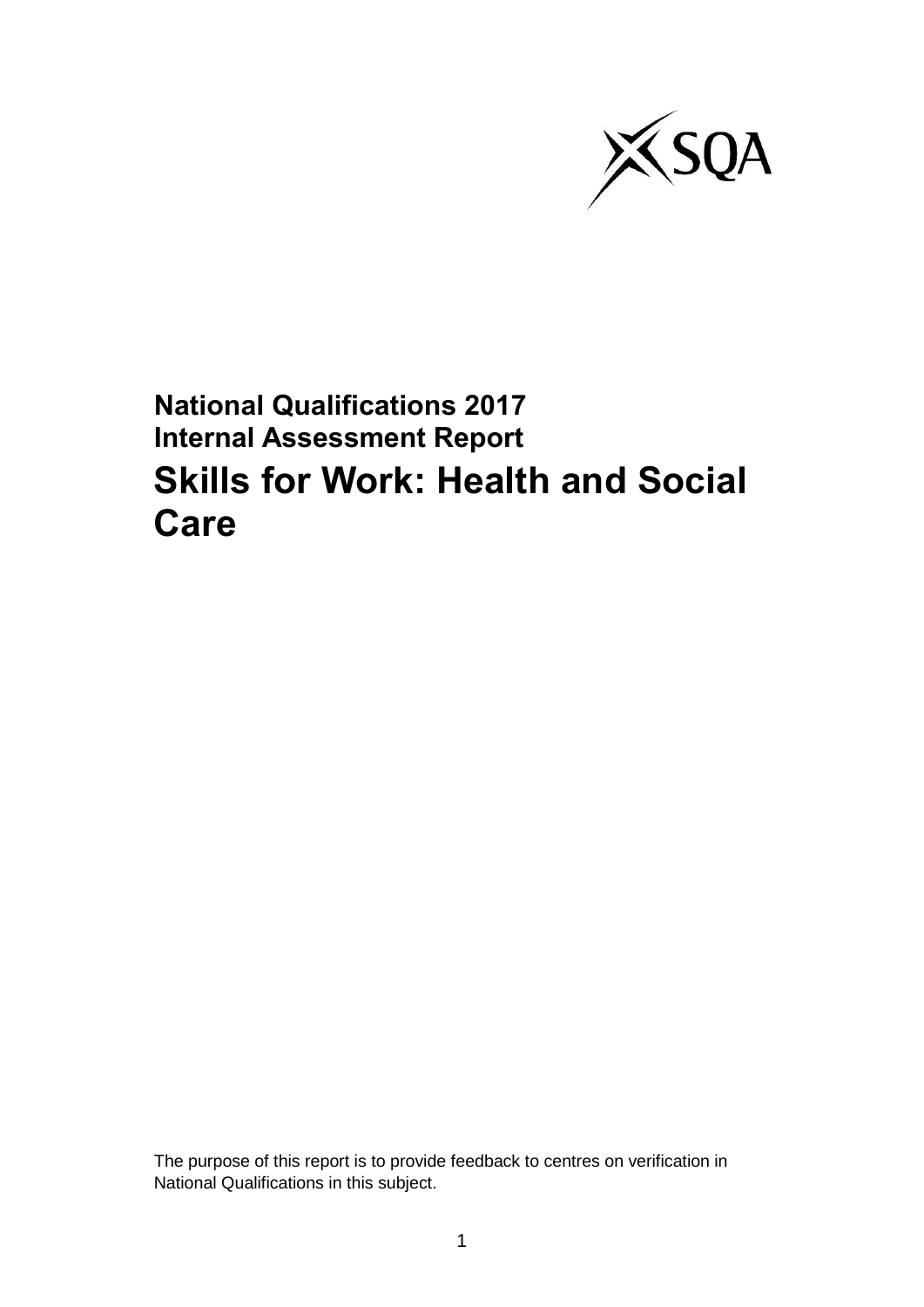# **National Courses**

Skills for Work: Health and Social Care at SCQF level 6

- Understanding and Supporting People in Health and Social Care Settings (F1C5 12) SCQF level 6
- Care Principles and Practice (F1C6 12) SCQF level 6
- Working in Health and Social Care Settings (F1C7 12) SCQF level 6
- ◆ Health, Safety and Protection Issues in Care Settings (F1C8 12) SCQF level 6

## **General comments**

Three centres were verified this session. One centre was delivering four units to different cohorts, therefore not as a Higher course. The other two centres were delivering just one unit as part of the National Certificate in Health and Social Care at SCQF level 6.

Overall, centres have a clear understanding of the national standard for each of these units.

Verifiers noted some inaccuracies in the Care Principles and Practice unit and identified an area for development in the Health, Safety and Protection Issues in Care Settings unit. Details are provided later in this report.

## **Unit specifications, instruments of assessment and exemplification materials**

Verifiers indicated that assessors were familiar with the unit specifications for the units they were assessing.

Records from internal verification and/or pre-delivery meetings demonstrated that assessors had discussed the instruments of assessment and the evidence candidates are required to provide for each of the unit outcomes.

#### **Evidence requirements**

The assessor of the Understanding and Supporting People in Health and Social Care Settings unit had a clear understanding of all evidence requirements for this unit.

In one centre, some candidates failed to provide sufficient evidence to meet the evidence requirements identified in the unit specification for outcomes 1 and 2 of the Care Principles and Practice unit. Some candidate evidence detailing the group work process, specifically the roles and responsibilities for the investigation and presentation, did not meet requirements set by SQA.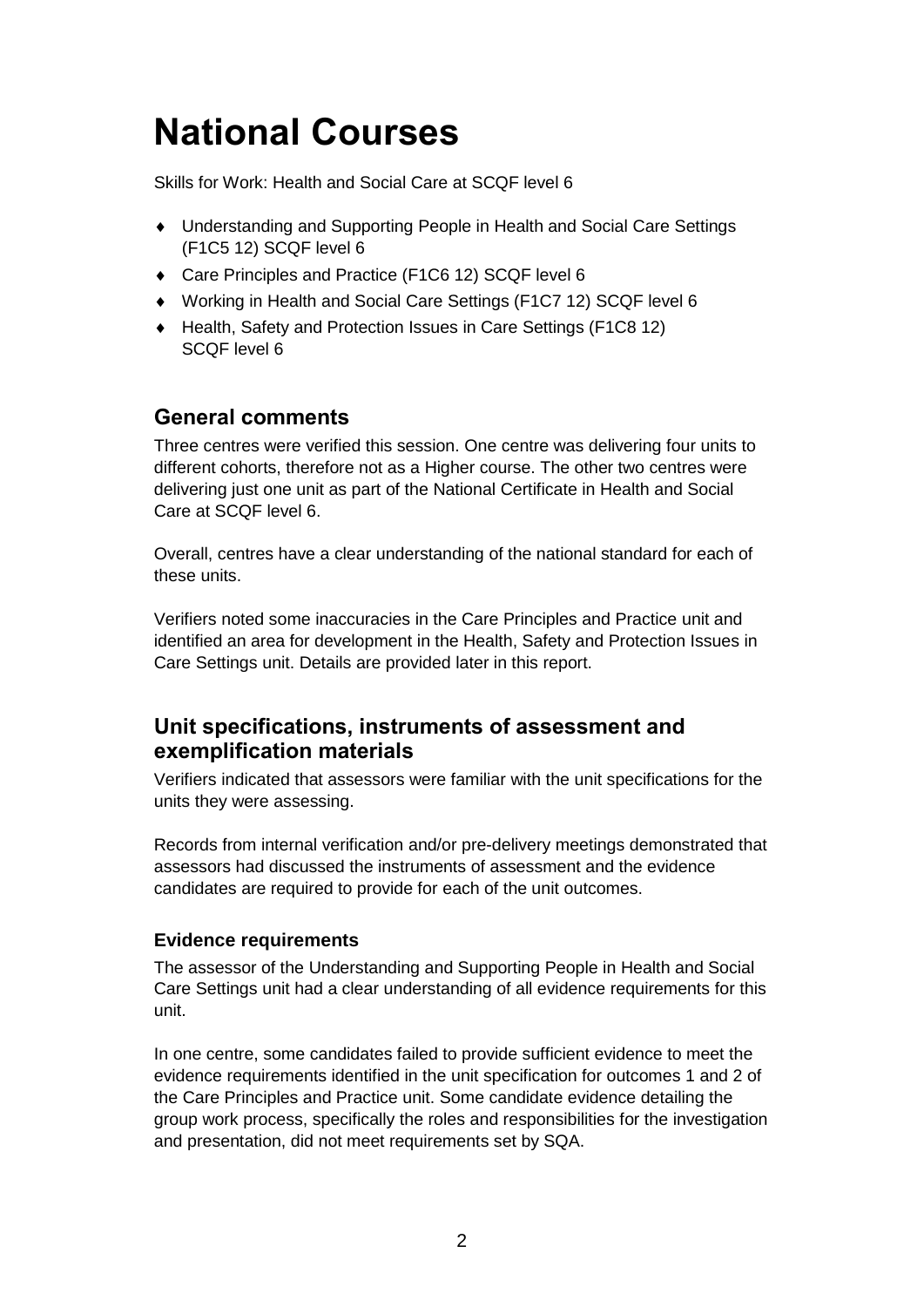The other centres delivering this unit had a good understanding of the evidence requirements and demonstrated this.

Centres had a clear understanding of the evidence requirements for the Working in Health and Social Care Settings unit. Candidate performance was accurately judged and detailed on the marking schemes.

Overall centres demonstrated a clear level of understanding of the evidence requirements of the Health, Safety and Protection Issues in Care Settings unit. One verifier noted an area of weakness regarding candidates' understanding of the term 'failure to thrive'.

#### **Administration of assessments**

Verifiers reported that assessment judgements were mainly consistent, accurate and in line with marking schemes and exemplar materials provided by SQA.

Verifiers noted that all centres were making use of the SQA-devised instruments of assessment and following SQA's guidelines on assessment conditions. Where available, assessors were providing feedback on marking schemes.

All centres visited followed SQA guidelines on administration of assessments. This was clear from candidates' work and records of internal verification of units and pre-delivery preparation. Centres provided minutes of internal verification and standardisation meetings to verifiers.

One centre had chosen to divide outcome 1 and outcome 4 when assessing the Health, Safety and Protection Issues unit. The centre adhered to SQA guidance on timing and conditions of this assessment.

### **Areas of good practice**

#### **Understanding and Supporting People in Health and Social Care Settings (F1C5 12) unit**

 Assessors provided extensive feedback on marking schemes and within candidates' scripts, providing supportive feedback on areas for improvement or areas where candidates achieved the performance criteria.

#### **Working in Health and Social Care Settings (F1C7 12) unit**

- Assessors carried out candidate reviews throughout the academic year allowing them to track progression and development across both semesters.
- Job interviews had been assessed with service users, where appropriate. Centres ensured a qualified assessor was also present to meet SQA requirements.
- Candidates received feedback about their placement during the review process and centres made links to practice throughout the unit.
- Centres arranged visits to jobs fairs and from guest speakers to support the delivery and assessment for this unit.